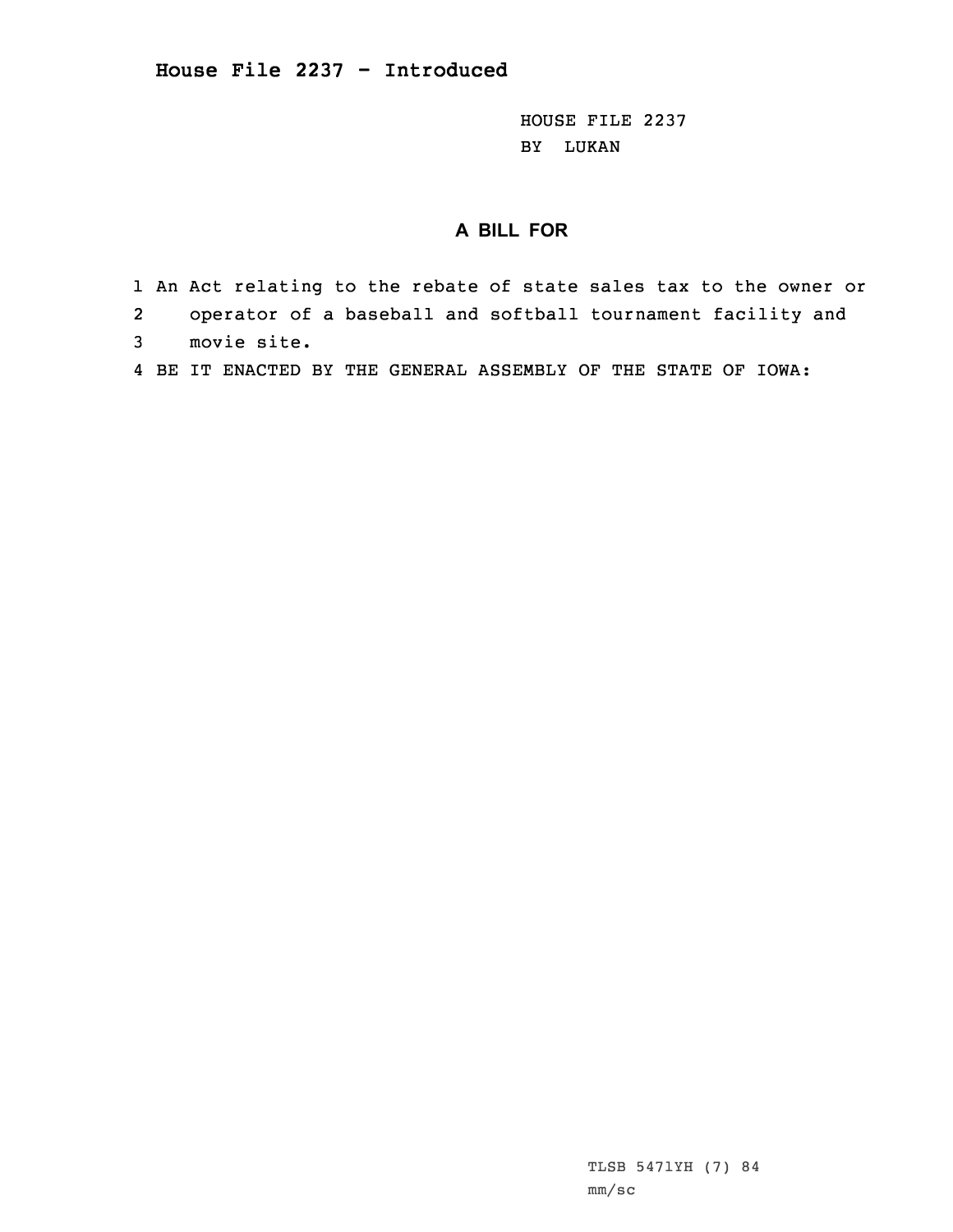1 Section 1. FINDINGS. The general assembly finds that <sup>a</sup> baseball and softball tournament facility and movie site in Iowa would result in <sup>a</sup> substantial economic benefit to the state and would offer thousands of competitors and visitors the opportunity to experience and discover Iowa.

 The general assembly further finds that the development of the baseball and softball tournament facility and movie site, including <sup>a</sup> year-round training facility, would enhance the economic development of the area through an increase in 10 tourism.

11 The general assembly further finds that the rebate of state sales tax collected at the baseball and softball tournament facility and movie site to assist in the development of such facility and complex would further tourism and is <sup>a</sup> public purpose for which state funds may be used.

 The general assembly further finds that the rebate of state sales tax to the baseball and softball tournament facility and movie site should be considered <sup>a</sup> program to be used as <sup>a</sup> means to increase tourism into the state.

20 Sec. 2. Section 423.4, Code Supplement 2011, is amended by 21 adding the following new subsection:

22 NEW SUBSECTION. 10. *a.* For purposes of this subsection: (1) *"Baseball and softball tournament facility and movie site"* means <sup>a</sup> baseball and softball tournament complex and tourist destination, which facility is located on <sup>a</sup> maximum of two hundred seventy-nine acres, located inside or within three miles of the city limits of <sup>a</sup> city with <sup>a</sup> population of at least four thousand but not more than five thousand five hundred residents, which city is located in <sup>a</sup> county with <sup>a</sup> population of at least ninety-three thousand but not more than one hundred thousand residents and where the construction on the baseball and softball tournament facility commenced not later than one year following the enactment of this Act, and the cost of the construction upon completion was at least thirty-eight million 35 dollars.

LSB 5471YH (7) 84

-1-

 $mm/sc$  1/6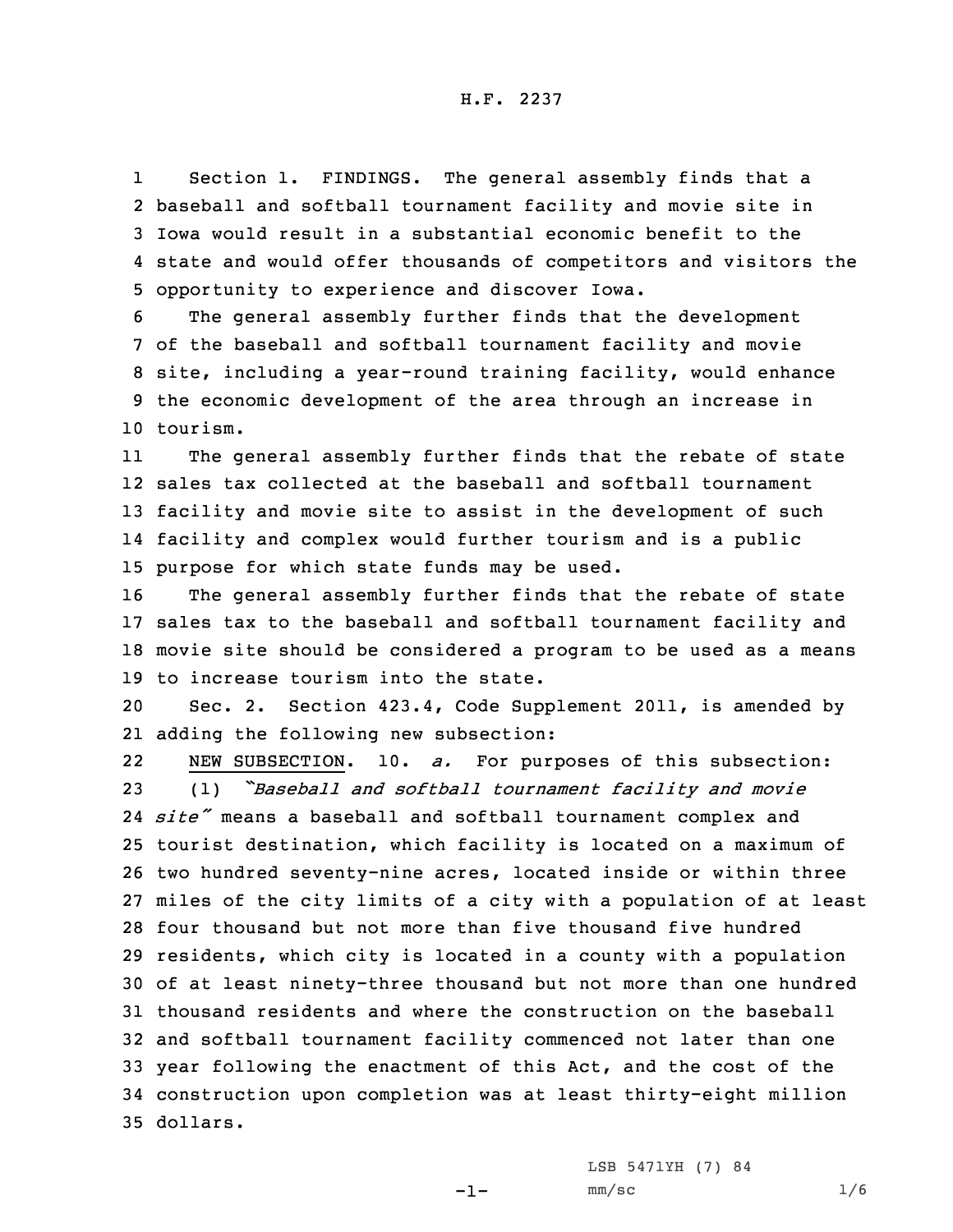1 (2) *"Change of control"* means any of the following: 2 (a) Any change in the ownership of the original or any 3 subsequent legal entity that is the owner or operator of the 4 baseball and softball tournament facility and movie site such 5 that more than fifty percent of the equity interests in the 6 legal entity cease to be owned by individuals who are residents 7 of Iowa, an Iowa corporation, or combination of both.

 (b) The original owners of the legal entity that is the owner or operator of the baseball and softball tournament facility and movie site shall collectively cease to own more than fifty percent of the voting equity interests of such legal entity or shall otherwise cease to have effective control of such legal entity.

14 (3) *"Iowa corporation"* means <sup>a</sup> corporation incorporated 15 under the laws of Iowa where at least fifty percent of the <sup>16</sup> corporation's equity interests are owned by individuals who are 17 residents of Iowa.

 (4) *"Owner or operator"* means <sup>a</sup> for-profit legal entity where at least fifty percent of its equity interests are owned by individuals who are residents of Iowa, an Iowa corporation, or combination of both and that is the owner or operator of <sup>a</sup> baseball and softball tournament facility and movie site and is primarily <sup>a</sup> promoter of baseball and softball tournaments. 24 (5) *"Population"* means the population based upon the <sup>2010</sup> certified federal census.

 *b.* The owner or operator of <sup>a</sup> baseball and softball tournament facility and movie site may apply to the department for <sup>a</sup> rebate of sales tax imposed and collected by retailers upon sales of any goods, wares, merchandise, admission tickets, or services furnished to purchasers at the baseball and softball tournament facility and movie site.

32 *c.* The rebate may be obtained only in the following amounts 33 and manner and only under the following conditions:

34 (1) On forms furnished by the department within the time 35 period provided by the department by rule, which time period

LSB 5471YH (7) 84

 $-2-$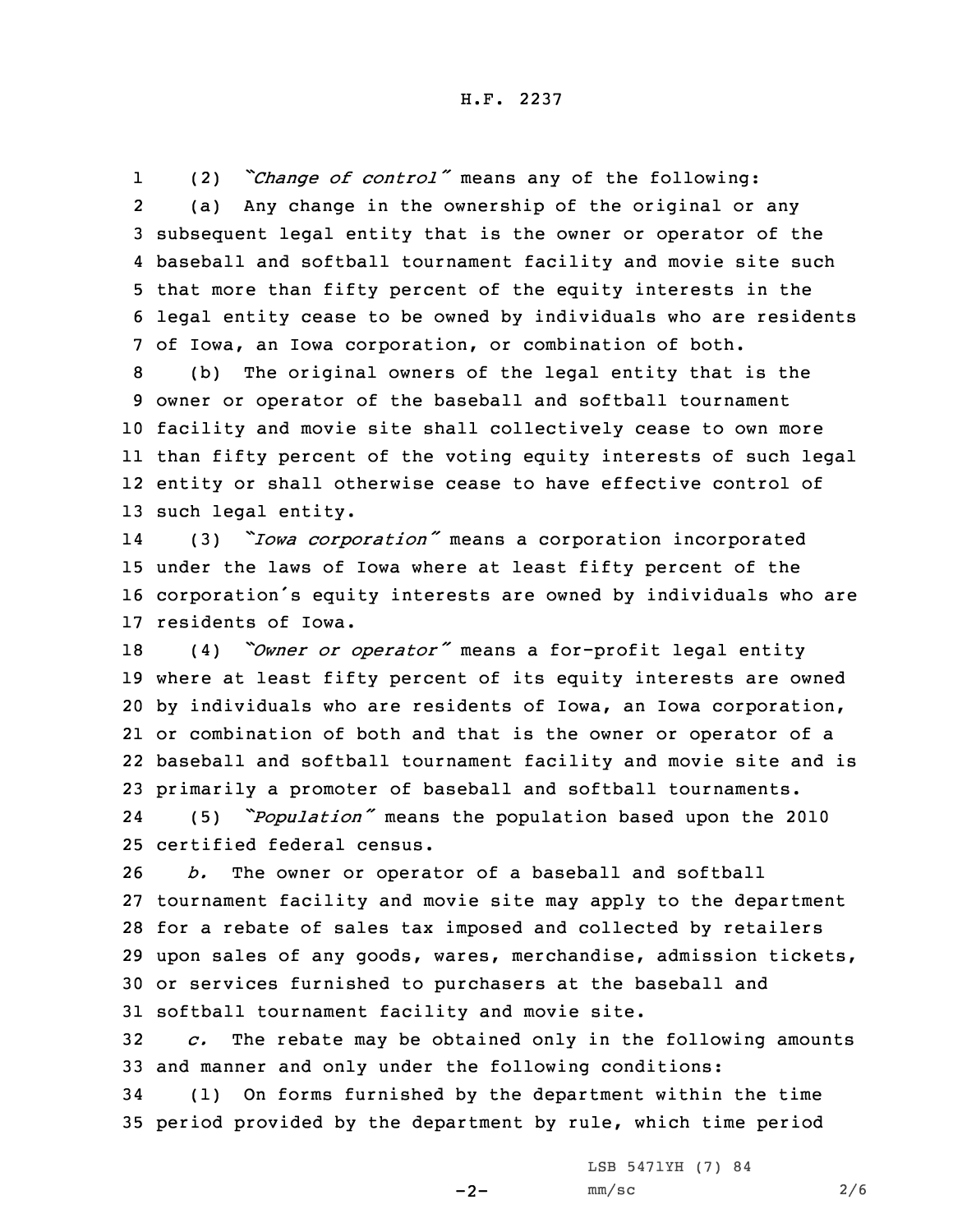1 shall not be longer than quarterly.

2 (2) The owner or operator shall provide information as 3 deemed necessary by the department.

4 (3) The transactions for which sales tax was collected and the rebate is sought occurred on or after January 1, 2014, but before January 1, 2024. However, not more than sixteen million five hundred thousand dollars in total rebates shall be provided pursuant to this subsection.

 (4) Notwithstanding subparagraph (3), the rebate of sales tax shall cease for transactions occurring on or after the date of the change of control of the baseball and softball tournament facility and movie site.

 *d.* To assist the department in determining the amount of the rebate, the owner or operator shall identify to the department retailers located at the baseball and softball tournament facility and movie site who will be collecting sales tax. The department shall verify such identity and ensure that all proper permits have been issued. For purposes of this subsection, advance ticket and admissions sales shall be considered occurring at the baseball and softball tournament facility and movie site regardless of where the transactions actually occur.

 *e.* There is established within the state treasury under the control of the department <sup>a</sup> baseball and softball tournament facility and movie site sales tax rebate fund consisting of the amount of state sales tax revenues transferred pursuant to section 423.2, subsection 11, paragraph *"b"*, subparagraph (4). An account is created within the fund for each baseball and softball tournament facility and movie site meeting the qualifications of this subsection. Moneys in the fund shall only be used to provide rebates of state sales tax pursuant to this subsection, and only the state sales tax revenues in the baseball and softball tournament facility and movie site rebate fund are subject to rebate under this subsection. Not more than sixteen million five hundred thousand dollars in

 $-3-$ 

LSB 5471YH (7) 84  $mm/sc$  3/6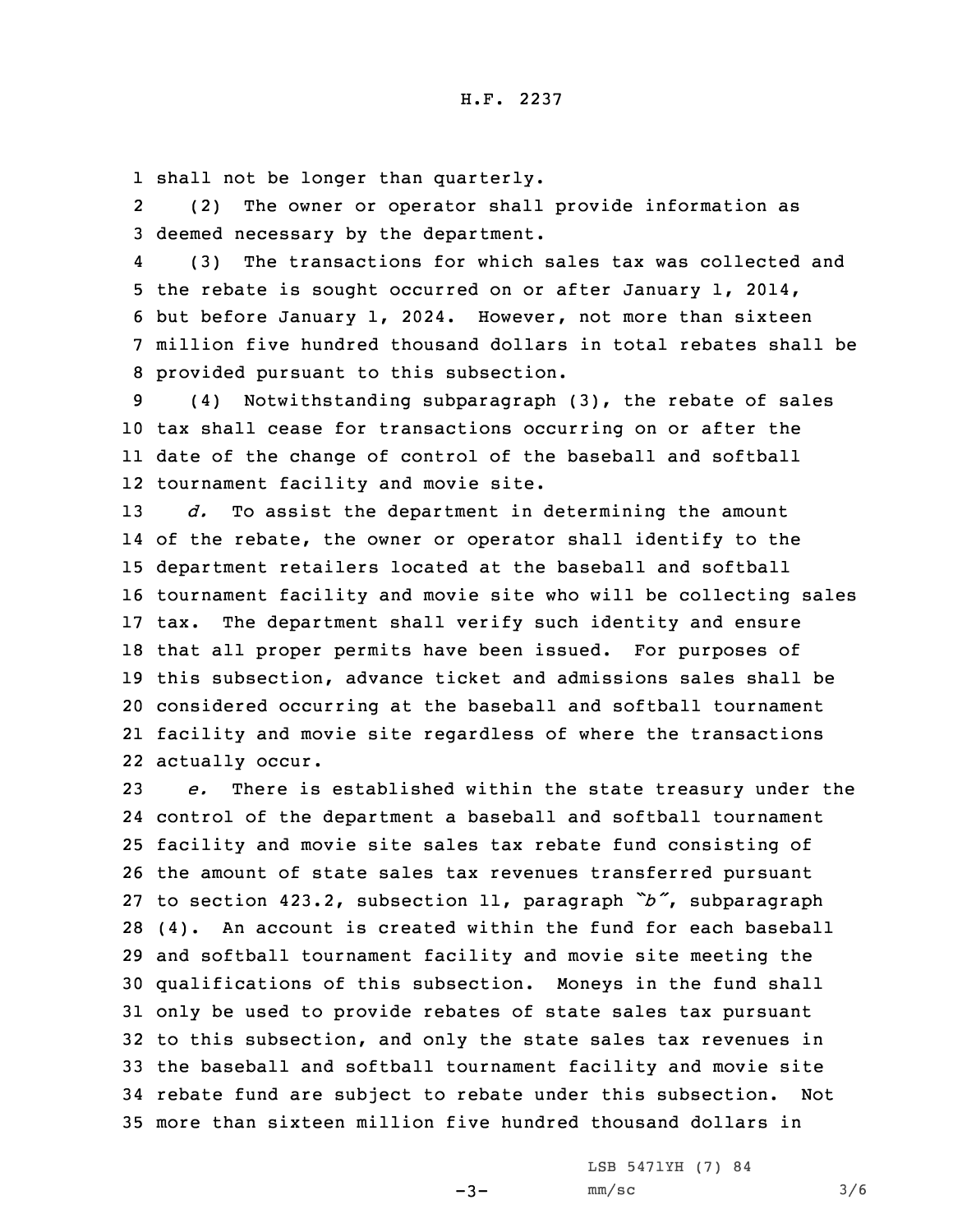total rebates shall be paid from the fund. Any moneys in the fund which represent state sales tax revenue for which the time period in paragraph *"c"* for receiving <sup>a</sup> rebate has expired, or which otherwise represent state sales tax revenue that has become ineligible for rebate pursuant to this subsection, shall immediately revert to the general fund of this state.

 *f.* Upon determining that the conditions and requirements of this subsection and the department are met, the department shall issue <sup>a</sup> warrant from the applicable account within the baseball and softball tournament facility and movie site rebate fund to the owner or operator in the amount equal to the amount claimed and verified by the department.

 *g.* This subsection is repealed June 30, 2024, or thirty days following the date on which sixteen million five hundred thousand dollars in total rebates have been provided, or thirty days following the date on which rebates cease as provided in paragraph *"c"*, subparagraph (4), whichever is the earliest. Sec. 3. Section 423.2, subsection 11, Code Supplement 2011, is amended to read as follows:

20 11. *a.* (1) All revenues arising under the operation of the 21 provisions of this section shall be deposited into the general 22 fund of the state.

 (2) Subsequent to the deposit into the general fund of the state, the director shall credit an amount equal to the product of the sales tax rate imposed in this section times the sales price of the tangible personal property or services furnished to purchasers at <sup>a</sup> baseball and softball tournament facility and movie site meeting the qualifications of section 423.4, subsection 10, into the baseball and softball tournament facility and movie site sales tax rebate fund created under section 423.4, subsection 10, paragraph *"e"*. The director shall credit the moneys beginning the first day of the quarter following the effective date of this Act. This subparagraph is repealed June 30, 2024, or thirty days following the date on which sixteen million five hundred thousand dollars in total

LSB 5471YH (7) 84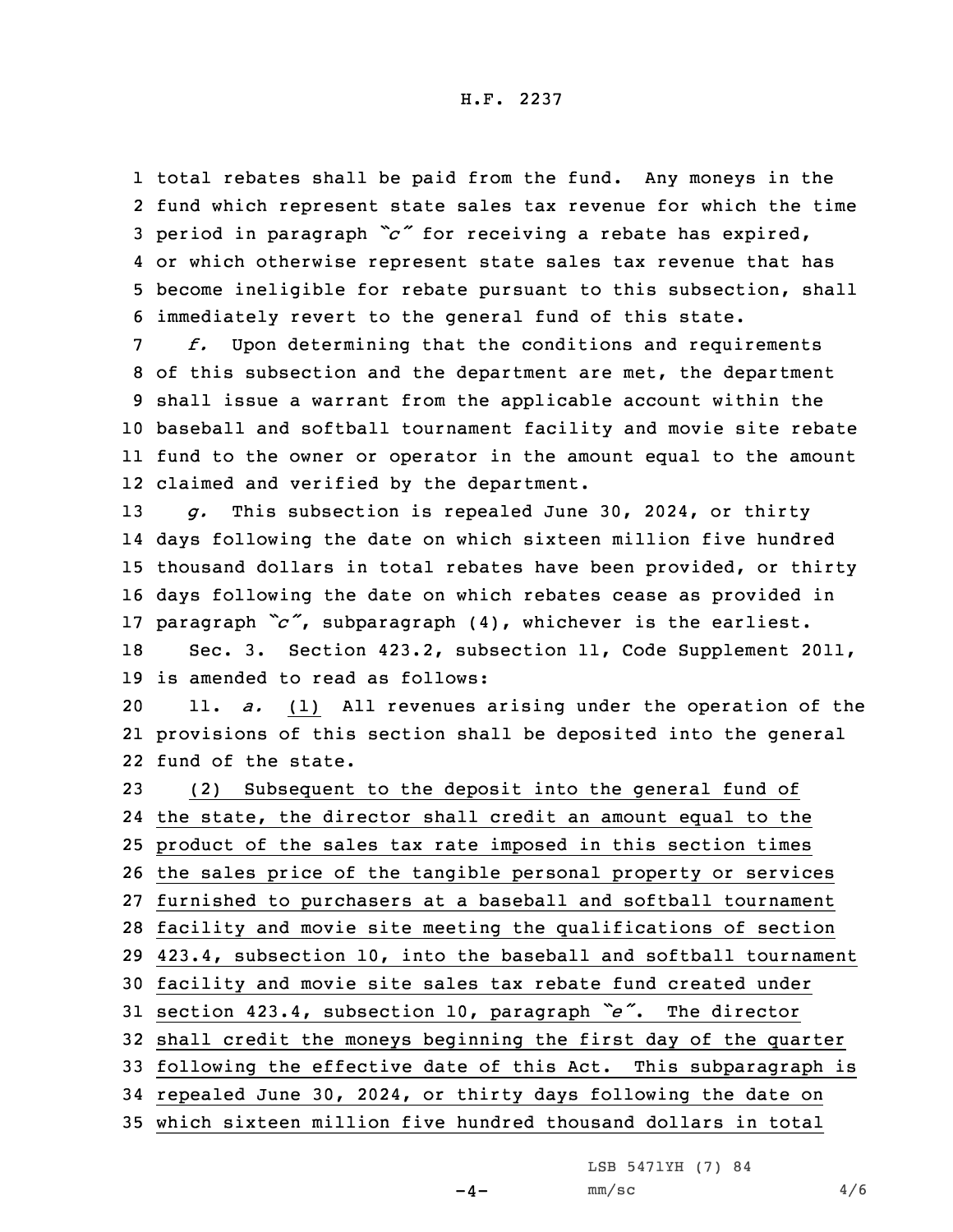rebates have been provided under section 423.4, subsection 10, or thirty days following the date on which rebates cease as provided in section 423.4, subsection 10, paragraph *"c"*, subparagraph (4), whichever is earliest. *b.* Subsequent to the deposit into the general fund of the state and after the transfer of such pursuant to paragraph *"a"*, the department shall do the following in the order prescribed: 8 (1) Transfer the revenues collected under chapter 423B, the 9 department shall transfer. (2) Transfer from the remaining revenues the amounts required under Article VII, section 10, of the Constitution of the State of Iowa to the natural resources and outdoor recreation trust fund created in section 461.31, if applicable. 14(3) Transfer one-sixth of such the remaining revenues to the secure an advanced vision for education fund created in section 16 423F.2. This paragraph subparagraph (3) is repealed December 31, 2029. (4) Transfer to the baseball and softball tournament facility and movie site sales tax rebate fund that portion of the sales tax receipts described in paragraph *"a"*, subparagraph (2), remaining after the transfers required under subparagraphs (1), (2), and (3) of this paragraph *"b"*. This subparagraph is repealed June 30, 2024, or thirty days following the date on which sixteen million five hundred thousand dollars in total rebates have been provided under section 423.4, subsection 10, or thirty days following the date on which rebates cease as provided in section 423.4, subsection 10, paragraph *"c*", subparagraph (4), whichever is earliest. EXPLANATION This bill authorizes the department of revenue to rebate sales tax collected by retailers on purchases made at <sup>a</sup> baseball and softball tournament facility and movie site. To be eligible for the rebate the baseball and softball tournament facility and movie site must be located on <sup>a</sup> maximum of 279 acres and located inside or within three miles of the city

LSB 5471YH (7) 84

```
-5-
```